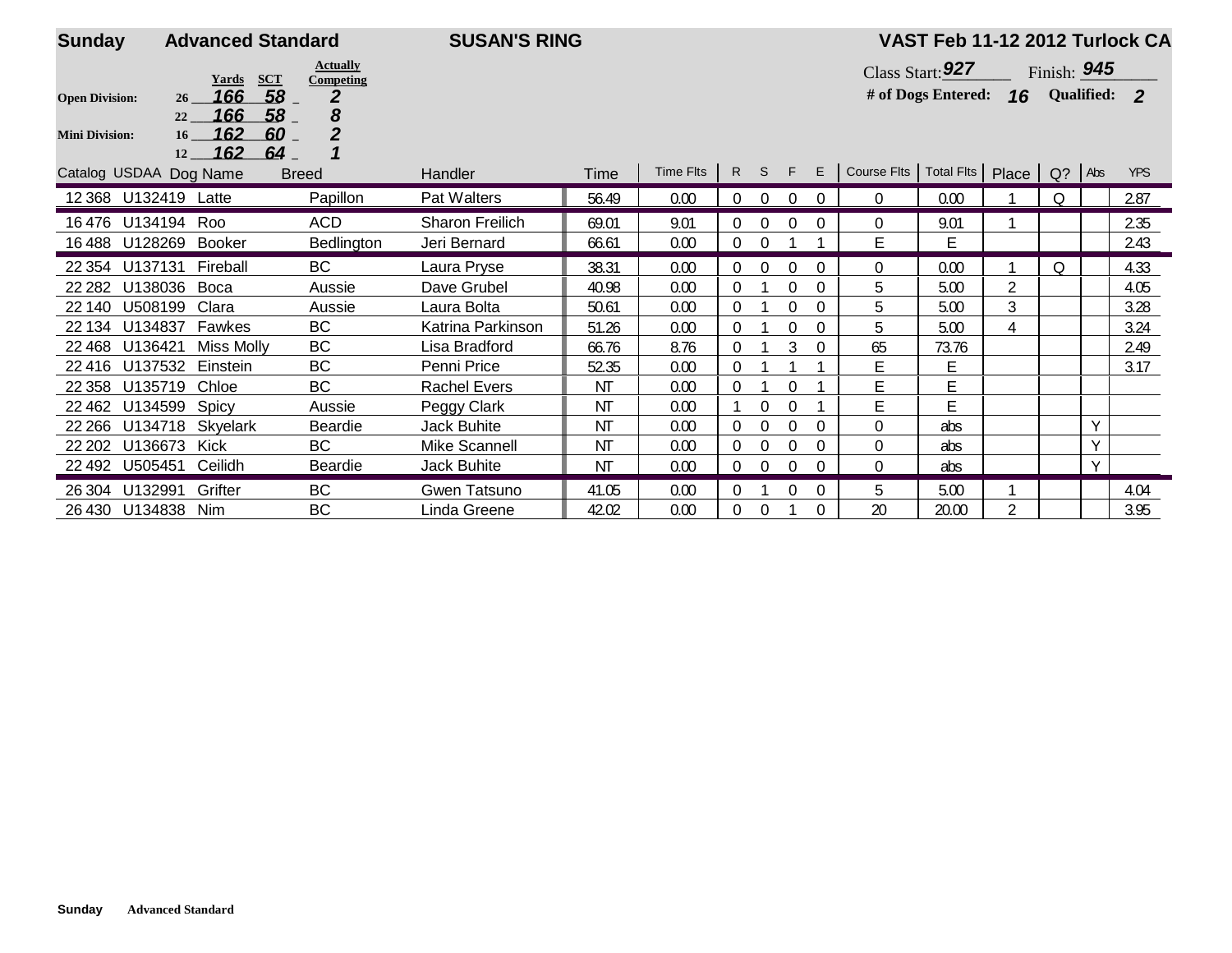| <b>Sunday</b>          |                | <b>Perf II Standard</b>             |                              | <b>SUSAN'S RING</b> |       |           |                |          |    |          |                | VAST Feb 11-12 2012 Turlock CA |       |               |                   |            |
|------------------------|----------------|-------------------------------------|------------------------------|---------------------|-------|-----------|----------------|----------|----|----------|----------------|--------------------------------|-------|---------------|-------------------|------------|
|                        |                | <b>SCT</b><br>Yards                 | <b>Actually</b><br>Competing |                     |       |           |                |          |    |          |                | Class Start: 904               |       | Finish: $923$ |                   |            |
| <b>Open Division:</b>  | 22             | 166<br>61                           | 3                            |                     |       |           |                |          |    |          |                | # of Dogs Entered:             | 11    |               | <b>Qualified:</b> |            |
| <b>Mini Division:</b>  | 16<br>12<br>8  | 166<br>61<br>162<br>63<br>162<br>67 | 3<br>2<br>$\overline{2}$     |                     |       |           |                |          |    |          |                |                                |       |               |                   |            |
| Catalog USDAA Dog Name |                |                                     | <b>Breed</b>                 | Handler             | Time  | Time Flts | R              | S.       | F. | E        | Course Flts    | Total Fits                     | Place | $Q$ ?         | Abs               | <b>YPS</b> |
| 08 212 U134917         |                | Bambi                               | Pug                          | Laurie Cowhig       | 85.00 | 18.00     | 0              | $\Omega$ |    | $\Omega$ | $\Omega$       | 18.00                          |       |               |                   | 1.91       |
| 08 116 U136845         |                | Fonzie                              | Papillon                     | Marti Fuquay        | 53.47 | 0.00      | $\overline{0}$ | $\Omega$ |    |          | F              | F                              |       |               |                   | 3.03       |
| 12 386                 | U510198        | Clark                               | Pomeranian                   | Mardee Jang         | 76.95 | 13.95     | 0              | $\Omega$ |    | $\Omega$ | $\Omega$       | 13.95                          |       |               |                   | 2.11       |
| 12 390                 | U125241        | Diamond                             | Bedlington                   | Jeri Bernard        | 54.35 | 0.00      | 0              | $\Omega$ |    |          | E              | Е                              |       |               |                   | 2.98       |
| 16 460                 | U512785        | Tallulah                            | ACD                          | JoAnna Rottke       | 86.91 | 25.91     |                |          |    | $\Omega$ | 5              | 30.91                          |       |               |                   | 1.91       |
| 16 120                 | U134648        | Justice                             | <b>BC</b>                    | Deirdre McGrath     | 79.83 | 18.83     | $\Omega$       |          |    |          | 30             | 48.83                          | 2     |               |                   | 2.08       |
| 16 480                 | U135673 Jade   |                                     | All American                 | Patti Dunlap        | 49.17 | 0.00      | 0              | $\Omega$ | O  |          | E              | E                              |       |               |                   | 3.38       |
| 22 2 64                | U512556        | Robin                               | Golden Retr                  | <b>Kathy Quiroz</b> | 49.57 | 0.00      | $\Omega$       | $\Omega$ |    |          | $\Omega$       | 0.00                           |       | Q             |                   | 3.35       |
| 22 182                 | U509209        | Fritz                               | <b>Giant Schnauz</b>         | Jennifer Mangelos   | 70.69 | 9.69      | 0              | $\Omega$ |    | $\Omega$ | $\overline{0}$ | 9.69                           | 2     |               |                   | 2.35       |
| 22 414                 | U134586        | Cody                                | BC                           | Jennette Kovacs     | 59.02 | 0.00      | 0              | $\Omega$ |    |          | Е              | Е                              |       |               |                   | 2.81       |
| 22 408                 | U510174 Kaitie |                                     | <b>ACD Mix</b>               | Greg Jung           | ΝT    | 0.00      | 0              | $\theta$ | 0  |          | $\mathbf{0}$   | abs                            |       |               | $\vee$            |            |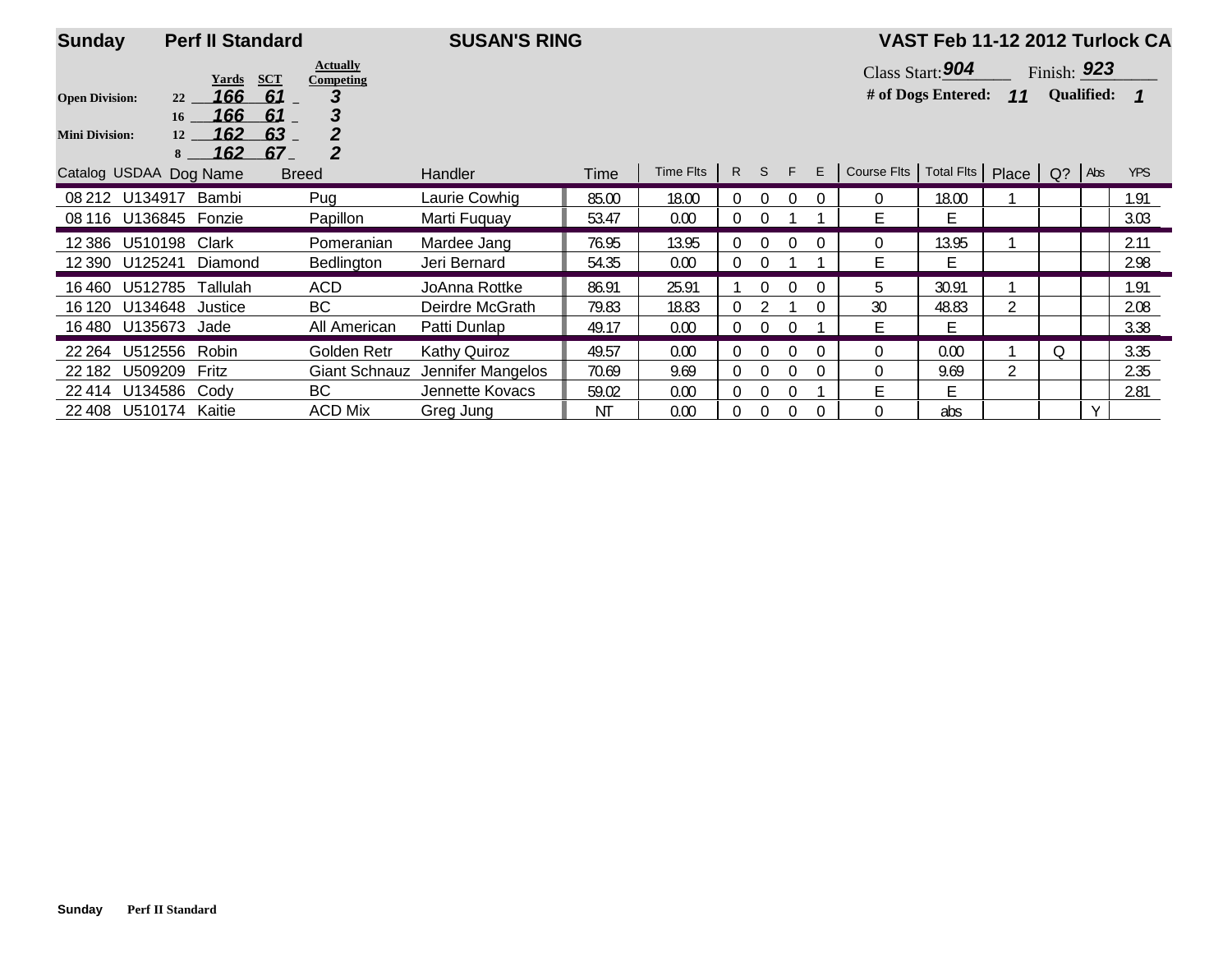| <b>Sunday</b>         |                       | <b>Advanced Gamblers</b> |                               |                                                              | <b>SUSAN'S RING</b> |           |                     |                |             |                         |                         |       |                | VAST Feb 11-12 2012 Turlock CA |
|-----------------------|-----------------------|--------------------------|-------------------------------|--------------------------------------------------------------|---------------------|-----------|---------------------|----------------|-------------|-------------------------|-------------------------|-------|----------------|--------------------------------|
|                       |                       | <b>Point System</b>      | Joker<br><b>Value</b><br>Open | <b>Actually</b><br><b>Time Allowed</b><br>Joker<br>Competing |                     |           |                     |                |             | Class Start: 1130       |                         |       | Finish: $1144$ |                                |
| <b>Open Division:</b> | 26 <sup>2</sup>       | 1235                     | 20<br>30                      | 15                                                           |                     |           |                     |                |             | # of Dogs Entered: $11$ |                         |       | Qualified: 4   |                                |
| <b>Mini Division:</b> | 22<br>16 <sup>1</sup> | 1235<br>1235             | 30<br>20<br>30<br>20          | 15<br>4<br>3<br>16                                           |                     |           |                     |                |             |                         |                         |       |                |                                |
| Catalog               | 12                    | 1235<br>USDAA Dog Name   | 30<br>20<br><b>Breed</b>      | 18<br>Handler                                                | Time                | Time Flts | <b>Opening Path</b> | E.             | Got<br>Gam? | Opning                  | <b>Points</b><br>Clsing | Total | Place          | $Q$ ?                          |
|                       | 12 378 U134977 Zuma   |                          | Papillon                      | Wendy Vogelgesan                                             | <b>NT</b>           | 0.00      | 2313131121          | $\overline{0}$ |             | 18                      | $\overline{0}$          | 18    |                |                                |
|                       | 16476 U134194 Roo     |                          | ACD                           | <b>Sharon Freilich</b>                                       | 39.69               | 0.00      | 23235153            |                |             | 24                      | 20                      | 44    |                | Q                              |
| 16 488                | U128269               | Booker                   | Bedlington                    | Jeri Bernard                                                 | 41.88               | 0.00      | 2311231121          | $\Omega$       |             | 17                      | 20                      | 37    | 2              | Q                              |
|                       | 16 194 U135951        | Trick                    | Sheltie                       | Sue Dowell                                                   | <b>NT</b>           | 0.00      | 2221221             |                |             | 12                      | $\Omega$                | 12    | 3              |                                |
|                       | 22 140 U508199 Clara  |                          | Aussie                        | Laura Bolta                                                  | 39.09               | 0.00      | 32131553            | 0              |             | 23                      | 20                      | 43    |                | Q                              |
|                       | 22 462 U134599 Spicy  |                          | Aussie                        | Peggy Clark                                                  | 43.07               | 0.00      | 2313152             | $\Omega$       |             | 17                      | 20                      | 37    | $\overline{2}$ | Q                              |
| 22 2 82               | U138036               | Boca                     | Aussie                        | Dave Grubel                                                  | 40.79               | 0.00      | 2313153311121       | $\Omega$       |             | 27                      | $\theta$                | 27    | 3              |                                |
| 22 188                | U136787               | Skor                     | <b>BC</b>                     | Katy Robertson                                               | 38.30               | 0.00      | 31351531            | $\Omega$       |             | 22                      | $\theta$                | 22    | 4              |                                |
|                       | 22 202 U136673 Kick   |                          | BC                            | Mike Scannell                                                | ΝT                  | 0.00      |                     | $\Omega$       |             | 0                       | $\boldsymbol{0}$        | abs   |                |                                |
|                       | 26 430 U134838        | Nim                      | <b>BC</b>                     | Linda Greene                                                 | 46.36               | 1.36      | 2312325131          | $\Omega$       |             | 23                      | $\Omega$                | 23    |                |                                |
|                       | 26 158 U508374 Beau   |                          | BС                            | Tammv Domico                                                 | ΝT                  | 0.00      |                     | 0              |             | $\Omega$                | $\theta$                | abs   |                |                                |

| <b>Sunday</b>         |                 | <b>Perf II Gamblers</b>                                                                                       |              |                                          | <b>SUSAN'S RING</b> |       |                  |                     |    |                   |                    |          |       | VAST Feb 11-12 2012 Turlock CA |    |  |
|-----------------------|-----------------|---------------------------------------------------------------------------------------------------------------|--------------|------------------------------------------|---------------------|-------|------------------|---------------------|----|-------------------|--------------------|----------|-------|--------------------------------|----|--|
|                       |                 | <b>Time Allowed</b><br>Joker<br><b>Actually</b><br><b>Point System</b><br>Joker<br>Value<br>Open<br>Competing |              |                                          |                     |       |                  |                     |    | Class Start: 1118 |                    |          |       | Finish: $1129$                 |    |  |
| <b>Open Division:</b> | 22              | 1235                                                                                                          | 20           | <u>17</u><br>30                          |                     |       |                  |                     |    |                   | # of Dogs Entered: |          | 7     | Qualified: 2                   |    |  |
| <b>Mini Division:</b> | 16<br>12        | 1235<br>1235                                                                                                  | 20<br>20     | 30<br>17<br>30<br>18                     | 4                   |       |                  |                     |    |                   |                    |          |       |                                |    |  |
|                       | 8               | 1235                                                                                                          | 20           | <u>30</u><br>$\overline{\phantom{0}}$ 20 |                     |       |                  |                     |    | Got               |                    | Points   |       |                                |    |  |
| Catalog               | <b>USDAA</b>    | Dog Name                                                                                                      | <b>Breed</b> | Handler                                  |                     | Time  | <b>Time Flts</b> | <b>Opening Path</b> | E. | Gam?              | Opning             | Clsing   | Total | Place                          | Q? |  |
| 08 116                | U136845         | Fonzie                                                                                                        | Papillon     | Marti Fuguay                             |                     | 47.97 | 0.00             | 2312312351112       | 0  |                   | 27                 | $\Omega$ | 27    |                                |    |  |
| 12 3 8 6              | U510198         | Clark                                                                                                         |              | Pomerania Mardee Jang                    |                     | ΝT    | 0.00             | 22                  |    |                   |                    | $\Omega$ | 4     |                                |    |  |
| 16 350                | U126208         | Missile                                                                                                       | BC           | Rachelle Carzino                         |                     | 38.48 | 0.00             | 231151511122        |    |                   | 25                 | 20       | 45    |                                | Q  |  |
| 16 120                | U134648 Justice |                                                                                                               | BС           | Deirdre McGrath                          |                     | 40.83 | 0.00             | 23231311            |    |                   | 16                 | 20       | 36    | $\overline{2}$                 | Q  |  |
| 16 280                | U135152 Raven   |                                                                                                               | Pumi         | <b>Christine Brew</b>                    |                     | ΝT    | 0.00             | 231313151121        | 0  |                   | 24                 | $\Omega$ | 24    | 3                              |    |  |
| 16 460                | U512785         | Tallulah                                                                                                      | <b>ACD</b>   | JoAnna Rottke                            |                     | 50.27 | 3.27             | 231015              |    |                   | 12                 | $\Omega$ | 12    |                                |    |  |
| 22 2 64               | U512556         | Robin                                                                                                         |              | Golden Ret Kathy Quiroz                  |                     | 39.25 | 0.00             | 2312113512          |    |                   | 21                 | $\Omega$ | 21    |                                |    |  |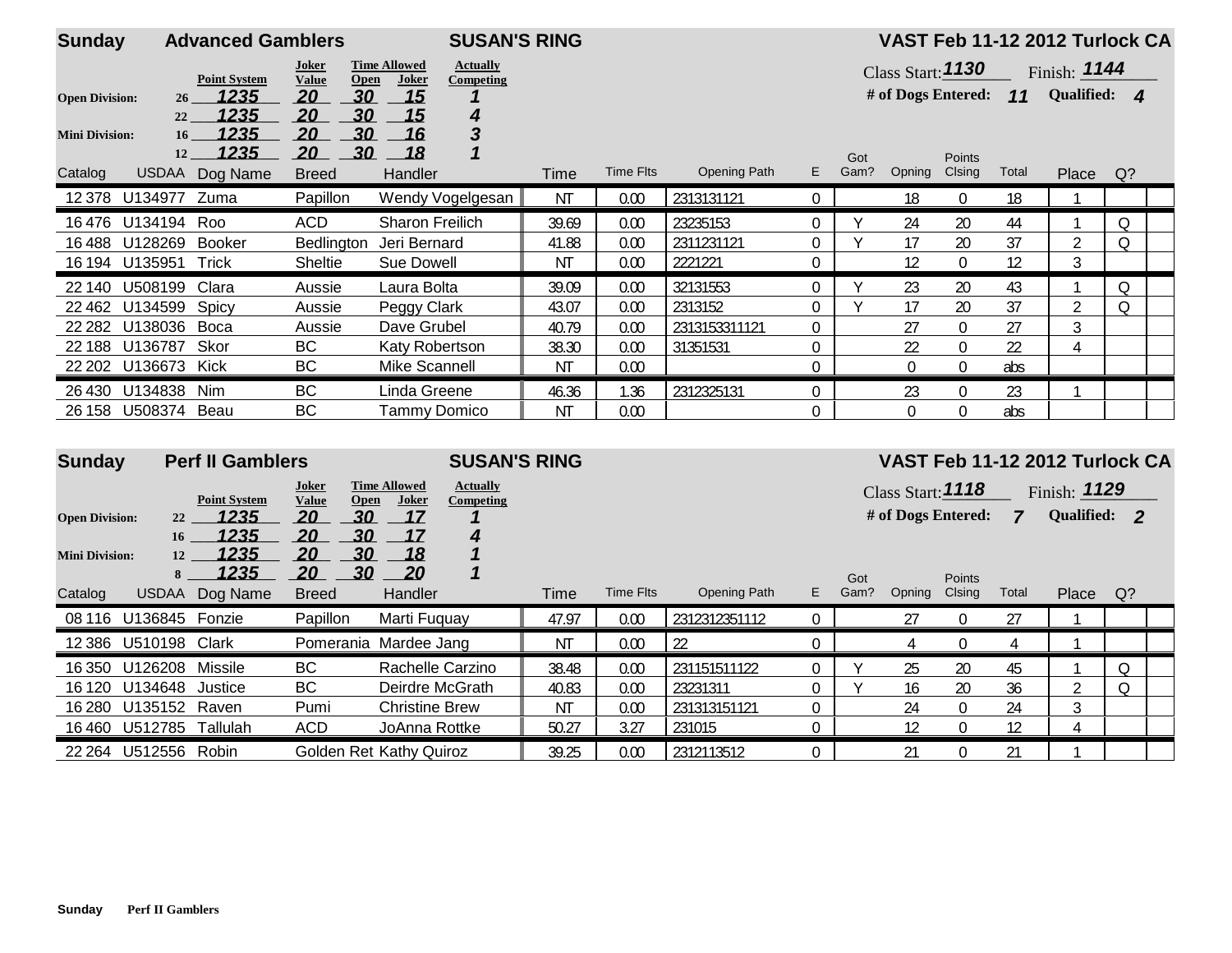| <b>Sunday</b>         |                     | <b>Advanced Snooker</b> |                              | <b>SUSAN'S RING</b>      |           |                |                  |                  |                |                         | VAST Feb 11-12 2012 Turlock CA |                                  |               |             |  |
|-----------------------|---------------------|-------------------------|------------------------------|--------------------------|-----------|----------------|------------------|------------------|----------------|-------------------------|--------------------------------|----------------------------------|---------------|-------------|--|
|                       |                     |                         | <b>Actually</b>              |                          |           |                |                  |                  |                | Class Start: 109        |                                |                                  | Finish: $117$ |             |  |
| <b>Open Division:</b> | 26                  | <b>SCT</b><br>50.00     | Competing                    |                          |           |                |                  |                  |                | # of Dogs Entered: $11$ |                                |                                  | Qualified: 4  |             |  |
|                       | 22                  | 50.00                   | 6                            |                          |           |                |                  |                  |                |                         |                                |                                  |               |             |  |
| <b>Mini Division:</b> | 16 <sup>1</sup>     | 51.00                   |                              |                          |           |                |                  |                  |                |                         |                                |                                  |               |             |  |
|                       | 12                  | 52.00                   | 0                            |                          |           |                |                  | Clsing           |                | Points                  |                                |                                  |               |             |  |
| Catalog               |                     | USDAA Dog Name          | <b>Breed</b>                 | Handler                  | Time      | Opening Path   | E                | max              | Opning         | Clsing                  | Total                          |                                  | Place Q? SQ?  |             |  |
|                       | 16476 U134194 Roo   |                         | <b>ACD</b>                   | Sharon Freilich          | 39.82     | 161617         | 0                |                  | 22             | 27                      | 49                             |                                  | Q             |             |  |
|                       | 22 468 U136421      | Miss Molly              | BC                           | Lisa Bradford            | 44.20     | 161715         | 0                |                  | 21             | 27                      | 48                             |                                  | Q             |             |  |
| 22 4 62               | U134599             | Spicy                   | Aussie                       | Peggy Clark              | 40.40     | 131616         | $\mathbf 0$      |                  | 18             | 27                      | 45                             | 2                                | Q             |             |  |
| 22 2 68               | U137750             | Cadence                 | Aussie                       | Erika Maurer             | ΝT        | 151616         | 0                |                  | 20             | $\overline{2}$          | 22                             | 3                                |               |             |  |
| 22 3 58               | U135719             | Chloe                   | <b>BC</b>                    | <b>Rachel Evers</b>      | ΝT        | 171610         | 0                | 3                | 16             | 5                       | 21                             | 4                                |               |             |  |
| 22 140                | U508199             | Clara                   | Aussie                       | Laura Bolta              | ΝT        | 1617           | 0                |                  | 15             | $\overline{2}$          | 17                             |                                  |               |             |  |
| 22 3 54               | U137131             | Fireball                | <b>BC</b>                    | Laura Pryse              | ΝT        | $\overline{0}$ | $\boldsymbol{0}$ | $\boldsymbol{0}$ | $\Omega$       | $\mathbf 0$             | $\Omega$                       |                                  |               |             |  |
|                       | 22 388 U133257      | Avery                   |                              | LHWhippet Sharon Kroeger | ΝT        |                | 0                | $\boldsymbol{0}$ | $\Omega$       | $\mathbf 0$             | abs                            |                                  |               |             |  |
|                       | 22 202 U136673 Kick |                         | <b>BC</b>                    | Mike Scannell            | ΝT        |                | 0                | $\Omega$         | $\Omega$       | $\mathbf 0$             | abs                            |                                  |               |             |  |
|                       | 26 430 U134838 Nim  |                         | BC                           | Linda Greene             | 38.37     | 161616         | $\overline{0}$   |                  | 21             | 27                      | 48                             |                                  | Q             |             |  |
|                       | 26 158 U508374 Beau |                         | BC                           | <b>Tammy Domico</b>      | <b>NT</b> |                | $\boldsymbol{0}$ | $\Omega$         | $\overline{0}$ | $\overline{0}$          | abs                            |                                  |               |             |  |
|                       |                     |                         |                              |                          |           |                |                  |                  |                |                         |                                |                                  |               |             |  |
| <b>Sunday</b>         |                     | <b>Perf II Snooker</b>  |                              | <b>SUSAN'S RING</b>      |           |                |                  |                  |                |                         |                                | VAST Feb 11-12 2012 Turlock CA   |               |             |  |
|                       |                     | <b>SCT</b>              | <b>Actually</b><br>Competing |                          |           |                |                  |                  |                |                         |                                | Class Start: $102$ Finish: $107$ |               |             |  |
| <b>Open Division:</b> |                     | $22 - 51.00$            |                              |                          |           |                |                  |                  |                |                         |                                | # of Dogs Entered: 4 Qualified:  |               | $\mathbf 1$ |  |

|         |                | <i><b>53.00</b></i> |              |                              |             |              |   | Clsina |        | Points        |        |       |                   |  |
|---------|----------------|---------------------|--------------|------------------------------|-------------|--------------|---|--------|--------|---------------|--------|-------|-------------------|--|
| Catalog | USDAA          | Dog Name            | <b>Breed</b> | Handler                      | <b>Time</b> | Opening Path | Е | max    | Opning | <b>Clsing</b> | Total  | Place | $Q$ ? $ SQ$ ? $ $ |  |
|         | 16342 U131135  | Moniaue             |              | Texas Heel Francine Richards | <b>NT</b>   | 151717       |   |        |        |               | 49     |       |                   |  |
|         | 16480 U135673  | Jade                |              | All America Patti Dunlap     | 31.66       | 16161        |   |        |        |               |        |       |                   |  |
|         | 16 120 U134648 | Justice             | ВC           | Deirdre McGrath              | 26.18       | 17161        |   |        |        |               | 16     |       |                   |  |
| 22 2 64 | U512556        | Robin               |              | Golden Ret Kathy Quiroz      | ΝT          | 171616       |   |        |        |               | $\sim$ |       |                   |  |

**Mini Division:** 12

 $^{16}$   $\frac{51.00}{52.00}$ 

*3 0*